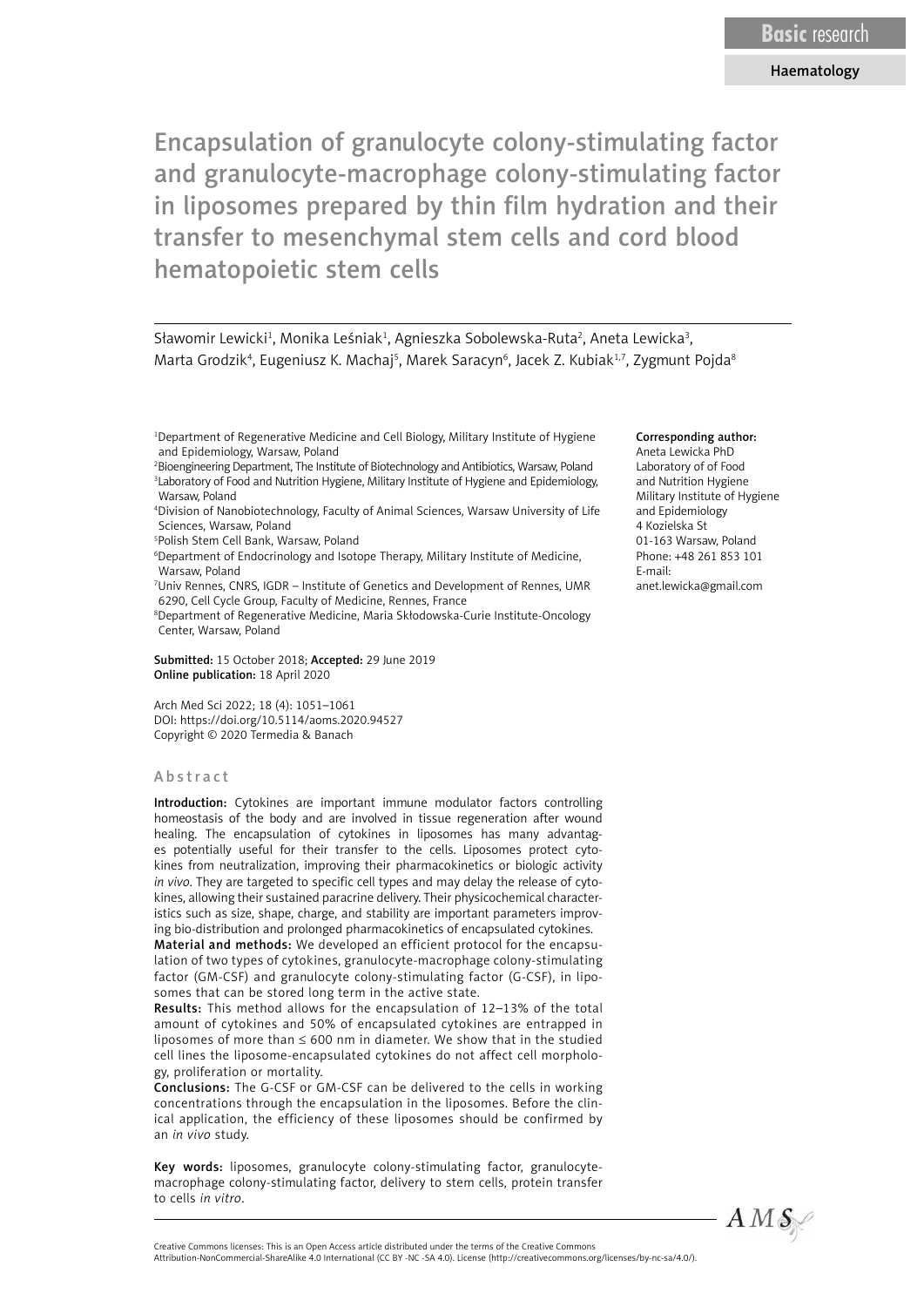#### Introduction

Cytokines are involved in immune homeostasis and regulation of the inflammatory response. They promote effective control of pathogens, enforce tolerogenic mechanisms and improve tissue regeneration after injury [1]. Granulocyte colonystimulating factor (G-CSF) and granulocyte-macrophage colony-stimulating factor (GM-CSF) are important hematopoietic growth factors with major roles associated with the production and development of granulocytes, monocytes and other antigen-presenting cells [2]. Granulocyte colony-stimulating factor and GM-CSF are also pleiotropic growth factors affecting various functions of immune system cells, e.g. modulation of chemotaxis and migration of neutrophils, phagocytosis of neutrophils and monocytes, surface expression of Fc- and complement-mediated cell-binding (FcγR1, CR-1, CR-3 and adhesion receptor) or modulation of inflammatory reaction [3]. Importantly, G-CSF and GM-CSF participate in the regeneration of injured tissues. It has been shown that the cytokines are involved in the proliferation and migration of endothelial cells and in the development of blood vessels [4, 5], the proliferation of keratinocytes [6], fibroblasts and myofibroblasts [7], as well as in collagen synthesis [8].

The wide effects of cytokines on the organism suggest that G-CSF and GM-CSF can be used for the treatment of various diseases. Cytokine therapies are widely used in clinical practice. Cytokine administration increases the number of neutrophils in the peripheral blood and increases the number of peripheral blood stem cells [9]. Granulocyte colony-stimulating factor therapy is successfully used in oncology for the treatment of several advanced neoplasms. Granulocyte colony-stimulating factor or GM-CSF therapies are used for in the following treatments: (1) to treat patients with advanced metastatic disease after chemotherapy to treat or prevent neutropenia, and also in bone marrow transplantation to help to recover from the bone marrow depression induced by chemotherapy [10]; (2) in conjunction with chemotherapy to treat patients with advanced breast carcinoma [11]; (3) to promote the acceleration of myeloid recovery in patients with non-Hodgkin's lymphoma, acute lymphoblastic leukemia, and Hodgkin's disease undergoing autologous stem cell transplantation [2]; (4) to treat brain tumor cells [11]; (5) to treat autoimmune diseases such as inflammatory bowel disease (IBD), Crohn disease and ulcerative colitis [12]; (6) to accelerate myeloid recovery in patients undergoing stem cell transplantation [2]. Granulocyte colony-stimulating factor is also used to decrease the incidence of infection in patients with non-myeloid malignancies [2].

However, systematic administration of G-CSF and GM-CSF cytokines can produce significant changes in the bone marrow and peripheral blood WBCs. The effects of G-CSF and GM-CSF on peripheral blood neutrophils include toxic granulation, increased level of granulocytes and their vacuolation, and abnormalities of nuclear segmentation. Other less common features include binucleate promyelocytes and myelocytes, giant myeloid precursors, and rarely, the development of bone marrow fibrosis [9]. Granulocyte-macrophage colony-stimulating factor may also cause monocytosis and eosinophilia. Some trials using very high doses of GM-CSF were often associated with adverse effects such as pericarditis and thrombosis [13]. In order to avoid toxic side-effects associated with systemic cytokine administration, cytokines can be encapsulated within the liposomes and delivered locally. Liposomes are vesicles composed of one or more lipid membranes surrounding an aqueous lumen. Liposomal formulations have been used to encapsulate and deliver various therapeutics, such as small molecules, proteins and oligonucleotides [1]. The use of liposomes improves the biological activity of encapsulated compounds by protecting them from cell metabolism and inactivation in the plasma, increasing their half-life or by improving their tissue-specific biodistribution [14, 15].

The main aim of the present work was to characterize and examine the effect of G-CSF and GM-CSF loaded liposomes on mesenchymal stem cells (isolated from the umbilical cord stem cells [UCSC]) and cord blood hematopoietic stem cells (CBHSC). The cells used in this study are well-defined primary stem cells lines, which perform various functions in the body. The UCSC are mesenchymal stem cells, which exhibit the capacity to differentiate into mesodermal (osteocytes, adipocytes, and chondrocytes), ectodermal (neurocytes) and endodermal (hepatocytes) lineages [16]. The UCSC express cell surface markers such as CD29, CD73, CD90, CD105 and do not express CD14, CD34, CD45 and HLA (human leucocyte antigen)-DR [17]. The CBHSC are hematopoietic stem cells, which are able to differentiate into hematopoietic stem cell populations (white or red blood cells and platelets) [18]. The CBHSC express cell surface markers such as CD34, HLA-DR and c-kit tyrosine kinase receptor [19]. Because our previous studies showed that negatively charged liposomes have the lowest cytotoxicity and do not affect hematopoietic cell proliferation [20] we chose this type of liposomes for our present study.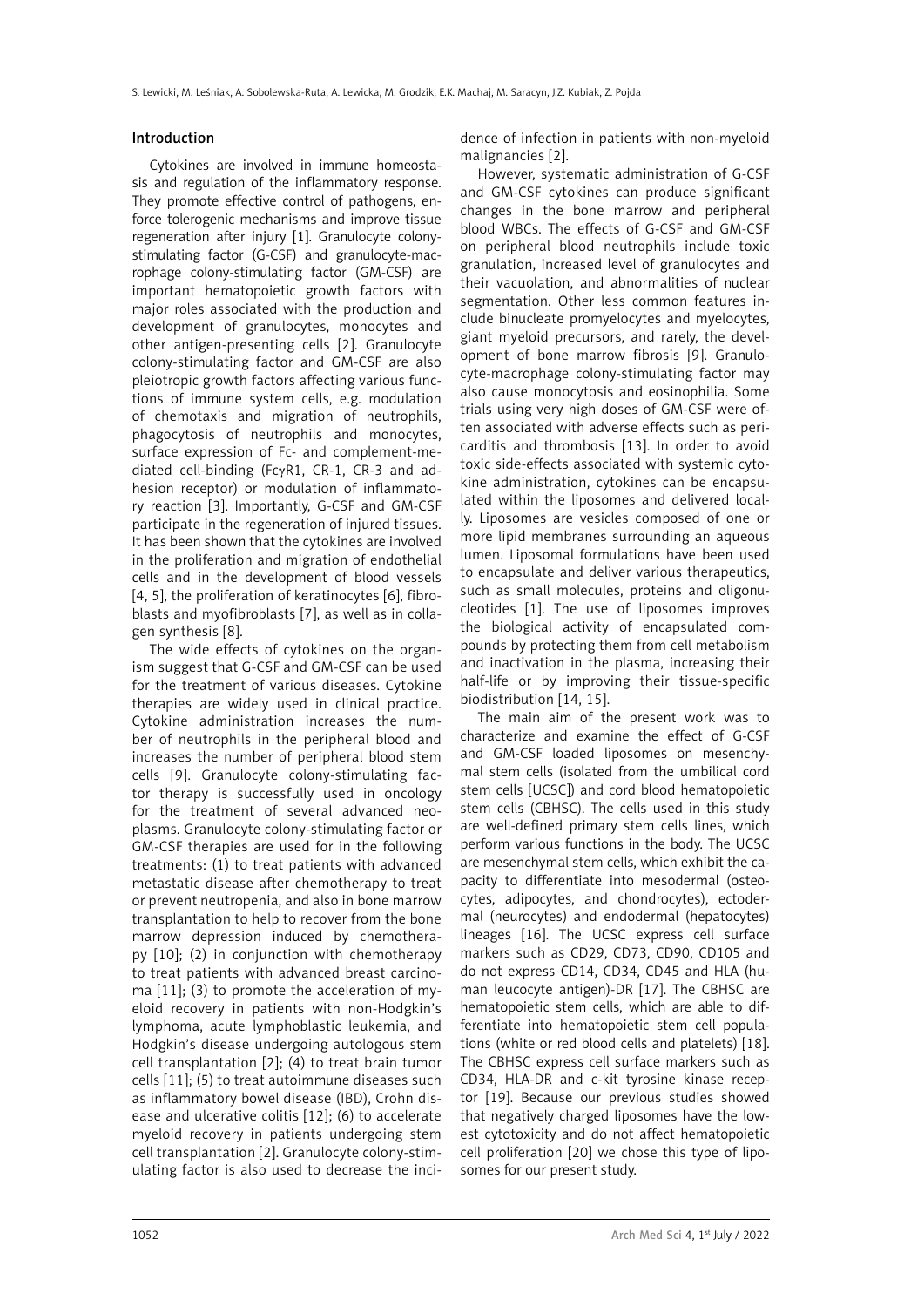## Material and methods

## Stem cells

## Mesenchymal stromal cell

Umbilical cord stem cells were isolated as previously described [21]. Briefly, umbilical cord fragments were isolated after childbirth (the protocol was accepted by the local Ethical Committee, permit no. KB 70/2012). Fragments of Wharton jelly were transferred to the culture flask ( $75 \text{ cm}^2$ , BD Falcon, Poland) and maintained in growth medium (DMEM with GlutMax, 20% of FBS and 50 UI/ml of antibiotics: penicillin/streptomycin; all from Gibco, Poland). Cells were passaged 3–5 times before use. After the  $3<sup>rd</sup>$  passage, the cells were phenotyped for the presence of mesenchymal stem cell markers CD29, CD34, CD45, CD73, CD90, CD105, CD106 (all antibodies were purchased from BD, Poland).

All markers were analyzed by flow cytometry (FACS Caliber, BD, USA) as previously described [21]. 95% of cells exhibited strong expression of CD29 and CD90; high CD73 and CD105; week expression of CD106 and lack of expression of CD34 and CD45 markers, which is consistent with the results described in the literature [17].

Results of flow cytometry analysis are presented in Supplementary Figure S1.

## Cord blood hematopoietic stem cells

Cord blood hematopoietic stem cells were isolated as previously described [11]. Cord blood samples were collected during delivery with the mothers' consent (the protocol was accepted by the local Ethical Committee). The mononuclear cells were isolated by Ficoll-Uropoline sedimentation (Stem Cell Technologies, UK) and frozen in liquid nitrogen (–170°C) until further use.

# Granulocyte colony-stimulating factor and granulocyte-macrophage colonystimulating factor

Lyophilized G-CSF and GM-CSF cytokines were purchased from Peprotech IMC (USA). Cytokines were dissolved in phosphate-buffered saline (PBS, Gibco, Poland) with 0.1% human albumin (Octapharma, Poland) in the concentration of 100 ng/ml, aliquoted and stored at –80°C until use.

# Granulocyte colony-stimulating factor and granulocyte-macrophage colonystimulating factor concentration analysis

Granulocyte colony-stimulating factor or GM-CSF concentration in all test was analyzed by an ELISA kit (R&D Systems, USA) according to the manufacturer's protocol. To obtain the values within a detection range of ELISA kits the G-CSF samples were diluted 1 : 4 and the GM-CSF samples were diluted 1 : 20. Each sample in ELISA analysis was added in duplicate.

## Production of granulocyte colony-stimulating factor or granulocyte-macrophage colonystimulating factor loaded liposomes

Liposomes were produced by the hand-shaking method [22]. Due to the previously observed strong cytotoxic effect of positive-charge and neutral-charge liposomes on all types of tested cells, only negative-charge liposomes were selected for cytokine encapsulation experiments [11].

According to the previously developed protocol, one dose of cytokine encapsulated in the liposomes was composed of: L-α-phosphatidylcholine (100 mg, Sigma Aldrich, Poland, cat. no. P3556), cholesterol (5.6 mg, Sigma Aldrich, Poland, cat. no. C8667) and dihexadecyl phosphate (8.0 mg, Sigma Aldrich, Poland, cat. no. D2631). Reagents were suspended in 15 ml of chloroform (Sigma Aldrich, Poland) in a 250-ml round-bottom flask, which was rotary evaporated (R-300 Rotavapor, Büchi, Poland, 60 RPM) in a water bath at 30°C to obtain a thin dry film. The residual solvent was removed by vacuum evaporation for 1 h. The only modification of the previously used method was the addition of 1 ml of G-CSF or GM-CSF stock solution (100 ng/ml) dissolved in 10 ml of PBS with 0.1% human albumin. The flask was rotated in an evaporator at 60 rpm for 30 min at room temperature. All tests on liposomes were performed after overnight incubation (4°C). To avoid contamination from the cytokines not encapsulated in the liposomes, the cytokine-loaded liposome suspension was centrifuged at 10,000 g for 1.5 h, the supernatant was removed and the pellet was resuspended in PBS. This procedure was repeated four times.

Supernatants from the last centrifugation were collected, and the absence of free G-CSF or GM-CSF was confirmed by ELISA analysis (data not shown).

## Granulocyte colony-stimulating factor and granulocyte-macrophage colonystimulating factor content in the liposomes

## Efficiency of cytokine encapsulation

Cytokine concentration was measured with ELISA tests (R&D system, USA). To evaluate the efficiency of G-CSF or GM-CSF encapsulation in the liposomes we assessed cytokine concentration in (1) fresh defrosted cytokine solution (control), (2) liposome-containing PBS/albumin "opened" or not by treatment (20 min at room temperature) with 5% Tween 20, (3) liposomes after centrif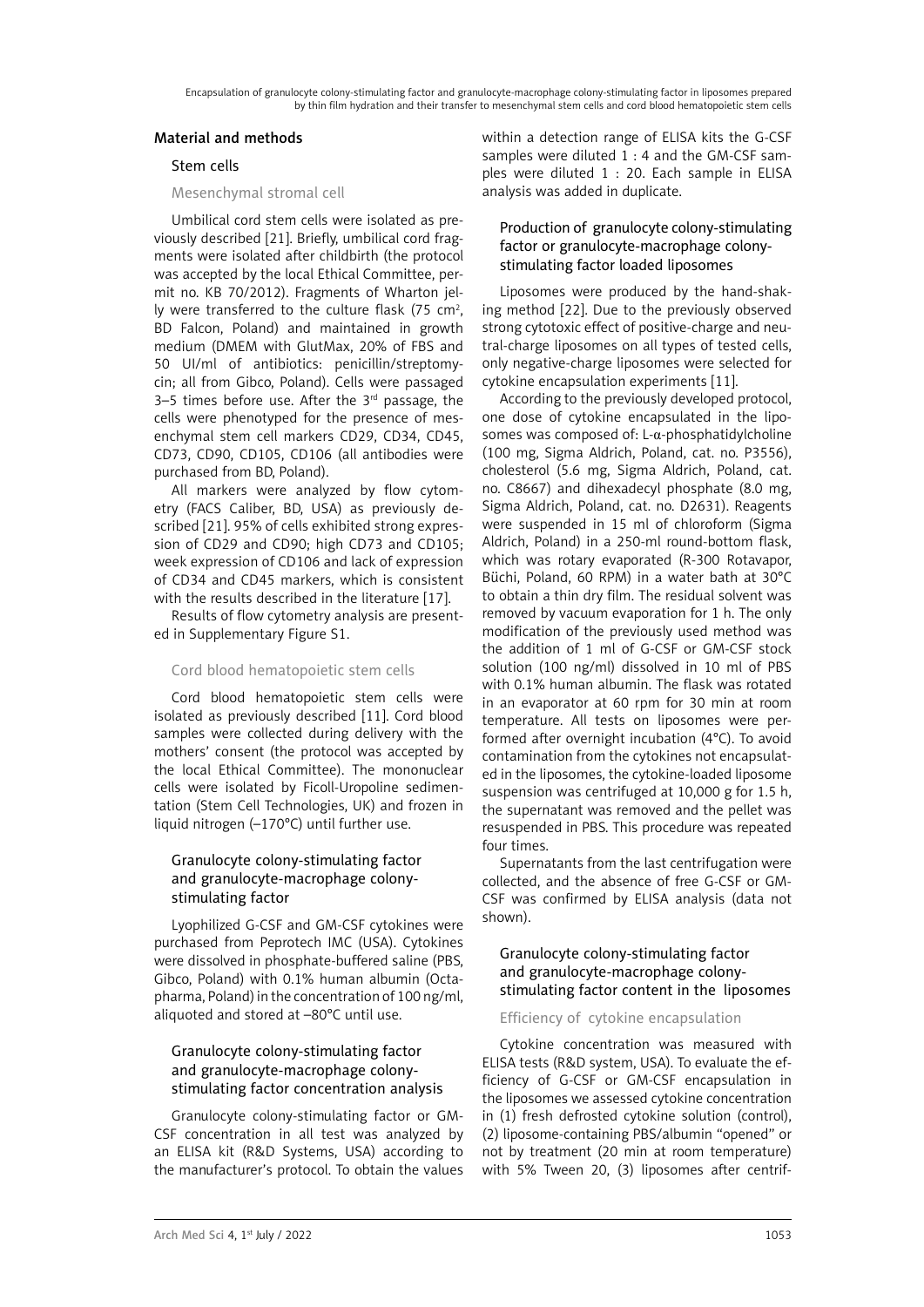ugation "opened" by treatment (20 min at room temperature) with 5% Tween 20, (4) supernatant after liposome centrifugation. To assess the possible effect of Tween 20 (Sigma Aldrich, Poland) the Tween was also added to the control samples. The results are presented as mean ± standard deviation (SD). All samples were analyzed in sextuplets.

In order to check if we can produce the nanoliposomes with encapsulated cytokines, the liposomecontaining PBS/albumin solution was homogenized (15 ml of the solution, per 5 min) in EmulsiFlex C3 machine (Avestin, Australia). Then cytokine concentrations of homogenized liposomes were analyzed in sextuplets.

Efficiency of cytokine encapsulation in liposomes of various sizes

The minimum diameter of liposomes encapsulating chemical particles depends on many parameters and cannot be predicted theoretically [23]. Therefore G-CSF or GM-CSF prepared liposomes were filtered through polycarbonate filters (Millipore, Poland), with pore size 200 nm, 400 nm, and 600 nm. The concentration of cytokines encapsulated in  $\leq$  200 nm,  $\leq$  400 nm, and  $\leq$  600 nm diameter liposomes was analyzed using an ELISA kit. Results are presented as the % of the whole liposome population  $\pm$  SD. All samples were analyzed in sextuplets.

# Biological activity of liposome encapsulated cytokines (granulocyte colony-stimulating factor, granulocyte-macrophage colonystimulating factor)

#### Cytotoxic effect of liposomes on umbilical cord stem cells growth

The cytotoxic effect of cytokine-loaded liposomes on UCSC growth was evaluated by proliferation assay. UCSC cells were seeded in 24-well culture plates (BD Falcon, Poland) in a concentration of  $2 \times 10^4$  cells per well in DMEM with GlutaMAX. 20% of FBS with 50 UI/ml of penicillin/streptomycin. Following 24 h of incubation, the liposome suspension (liposomes in PBS supplemented with 0.1% of albumin) was added. Liposome suspension accounted for 5% of the total volume of culture medium, i.e. about 0.38 μg of liposomes/μl. After 5 days of culture, the proliferation assay was performed. We used 4 independent tests: cell number count (Bürker chamber), MTT assay, according to Rokicki *et al.* [24], NR-assay and SRB assay, according to Lewicki *et al*. [20]. Each assay was performed in triplicate  $(n = 6)$ . The results are presented as the percentage of control values  $(mean \pm SD)$ .

Effect of liposome encapsulated granulocyte colony-stimulating factor and granulocyte-macrophage colonystimulating factor on cord blood hematopoietic stem cells growth

Granulocyte colony-stimulating factor or GM-CSF-loaded liposomes were used as cytokine source in *in vitro* clonal cultures of hematopoietic cells (CBHSC). Cord blood hematopoietic stem cells cells were cultured in 24-well plates  $(1 \times 10^4 \text{ cells})$ per well) in commercial methylcellulose medium. Two different methylcellulose media were used (all from Stem Cell Technologies, UK): H4230 without growth factors and without Epo, and H4330 without growth factors and with Epo. 50 μl of liposome suspension (loaded with G-CSF or GM-CSF) were added to 950 μl of methylcellulose medium and mixed thoroughly prior to cell addition. Before liposome addition, the concentration of encapsulated cytokines was evaluated. For each study, approximately 10 ng/ml of G-CSF or GM-CSF added to 50 µl of liposome solution was used. The positive control consisted of 50 µl of pure cytokines in PBS with 0.1% human albumin (at concentration 10 ng/ml). Controls consisted of 50 µl of PBS with 0.1% human albumin (without cytokines, C1) or 50 µl of "empty" liposome suspension. The number of cells (formed by mixed cells Mix-CFCs, erythroid cells – BFU-Es or granulocyte-macrophage cells GM-CFCs) was analyzed after 14 days of culture. Results were presented as a percentage of control cells' (C1) values at 14 days of culture. All experiments were performed in triplicate  $(n = 6)$ . The results are presented as the percentage of control values (mean ± SD).

## Storage effect

We evaluated the effect of storage temperature of G-CSF- or GM-CSF-loaded liposomes on the activity of cytokines extracted from liposomes. We used three common storage temperatures: -20°C, +4°C and +24°C. Cytokine content was determined at the beginning of the experiment, and subsequently at the 1st,  $7<sup>th</sup>$ ,  $14<sup>th</sup>$ , and  $28<sup>th</sup>$  day of storage. The cytotoxic effect of the prepared liposomes (cell number, MTT, NR, and SRB assay) was assessed as described above. The results are presented as the mean ± standard deviation. All samples were analyzed in sextuplets.

## Statistical analysis

Statistical evaluation of the results was performed using the *t*-test and one-way ANOVA with Bonferroni correction (in the case of a normal distribution) or non-parametric Kruskal-Wallis and Mann-Whitney *U* tests (in the case of an abnormal distribution). Assessment of the distribution of the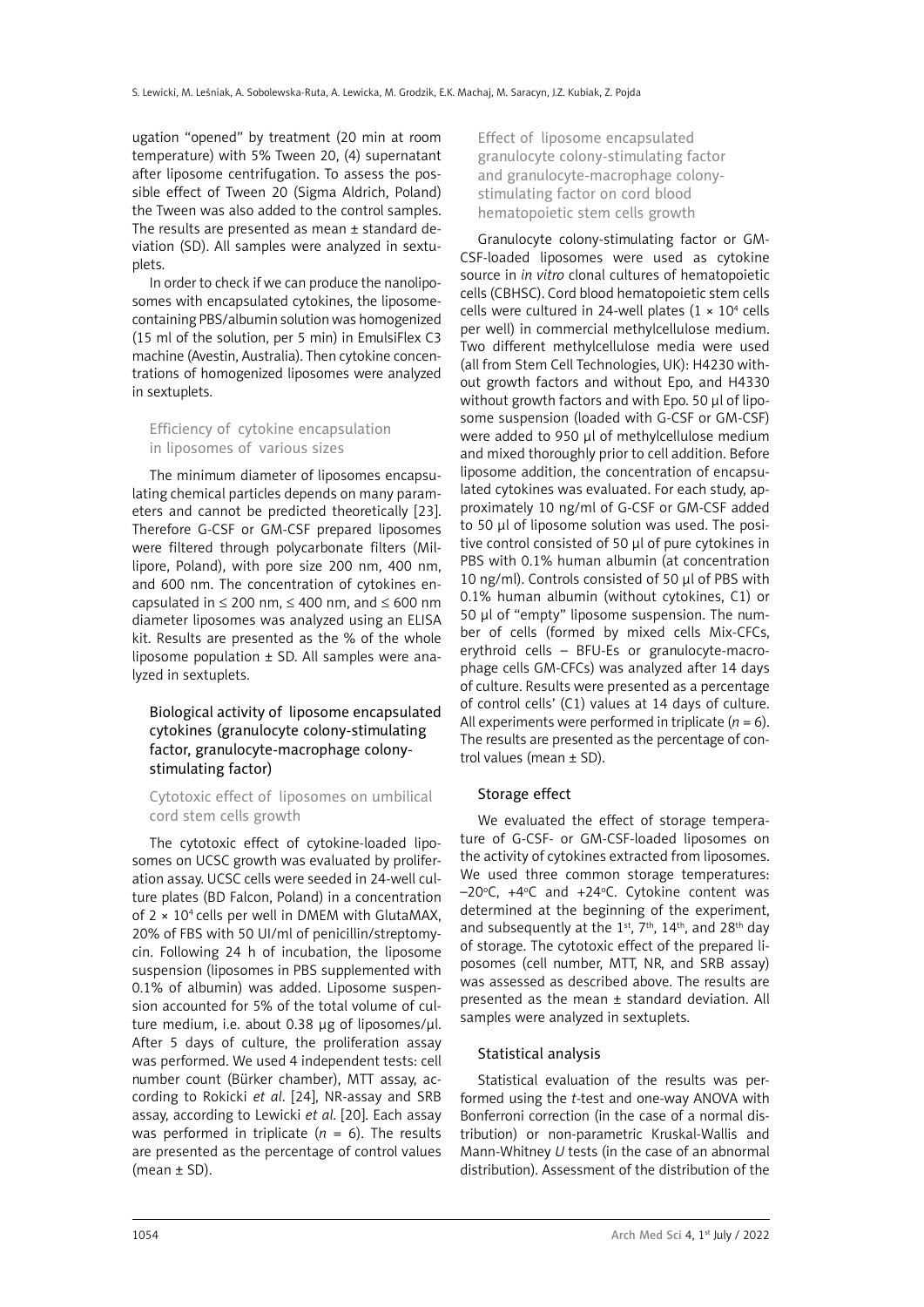Table I. Granulocyte colony-stimulating factor (G-CSF) or granulocyte-macrophage colony-stimulating factor (GM-CSF) concentration in phosphate-buffered saline presented as concentration in pg/ml and % of the control value (fresh defrosted G-CSF or GM-CSF solution)

| Factor                            | Mean [pg/ml] | <b>SD</b> | % of control |
|-----------------------------------|--------------|-----------|--------------|
| G-CSF solution in PBS             | 10526        | 368       | 100.0        |
| G-CSF solution in PBS + Tween     | 10896        | 467       | 103.5        |
| G-CSF liposomes in PBS + Tween    | 9274         | 619       | 88.1         |
| G-CSF liposomes in PBS            | 7904<br>237  |           | 75.1         |
| PBS after centrifugation          | 5604         | 394       | 53.2         |
| Centrifugation-isolated liposomes | 1292         | 571       | 12.3         |
| Homogenized liposomes             | 1314         | 388       | 12.5         |
| Homogenized liposomes + Tween     | 1624         | 184       | 15.0         |
| GM-CSF solution in PBS            | 10324        | 468       | 100.0        |
| GM-CSF solution in PBS + Tween    | 10376        | 64        |              |
| GM-CSF liposomes in PBS + Tween   | 8474         | 1750      | 82.1         |
| GM-CSF liposomes in PBS           | 7058         | 1042      | 68.4         |
| PBS after centrifugation          | 7132         | 988       | 69.1         |
| Centrifugation-isolated liposomes | 1386         | 580       | 13.4         |
| Homogenized liposomes             | 7102         | 266       | 68.8         |
| Homogenized liposomes + Tween     | 7330         | 158       | 71.0         |

*G-CSF – granulocyte colony-stimulating factor, PBS – phosphate-buffered saline, GM-CSF – granulocyte-macrophage colony-stimulating factor.*

| Table II. Mean percentage ± SD of cytokines encapsulated in different size liposomes |
|--------------------------------------------------------------------------------------|
|--------------------------------------------------------------------------------------|

| <b>Growth factor</b> | Liposomes diameter          |              |               |                           |  |  |
|----------------------|-----------------------------|--------------|---------------|---------------------------|--|--|
|                      | $<$ 200 nm                  | 200-400 nm   | $< 600$ nm    | Whole liposome population |  |  |
|                      | % of encapsulated cytokines |              |               |                           |  |  |
| GM-CSF               | $15.3 \pm 1.8$              | $32.0 + 8.6$ | $47.4 + 20.1$ | 100%                      |  |  |
| G-CSF                | $17.6 + 2.2$                | $28.3 + 6.7$ | $42.9 + 10.5$ | 100%                      |  |  |

*GM-CSF – granulocyte-macrophage colony-stimulating, G-CSF – granulocyte colony-stimulating factor.*

data was evaluated using the Shapiro-Wilk test. GraphPad Prism software was used to carry out these tests (version 7; GraphPad Software, Inc., La Jolla, CA, USA). *P* < 0.05 was considered a statistically significant difference.

## Results

### Efficiency of cytokine encapsulation

The analysis of the efficiency of encapsulation of G-CSF and GM-CSF is presented in Table I. The deduction of the value of cytokine concentration in PBS from the value of the concentration after cytokine release to PBS by opening liposomes with Tween 20 represented the amount of cytokine encapsulated in the liposomes. Results of the analyses showed that 12–13% of the total amount of cytokines was successfully encapsulated. We are aware that this is not very high encapsulation efficiency in comparison to the efficiencies obtained in other studies [25, 26]; however, our protocol is relatively simple and does not contain the postencapsulation steps, such as the freeze-thawing cycles, which increase cytokine concentration in liposomes. Homogenized liposomes contained less than 3% of encapsulated cytokines, and therefore were not used in further analysis.

## Effect of liposome size on the concentration of encapsulated cytokines

Nearly 50% of cytokines (GM-CSF – 47.4% and G-CSF – 42.9%) were encapsulated in  $\leq 600$  nm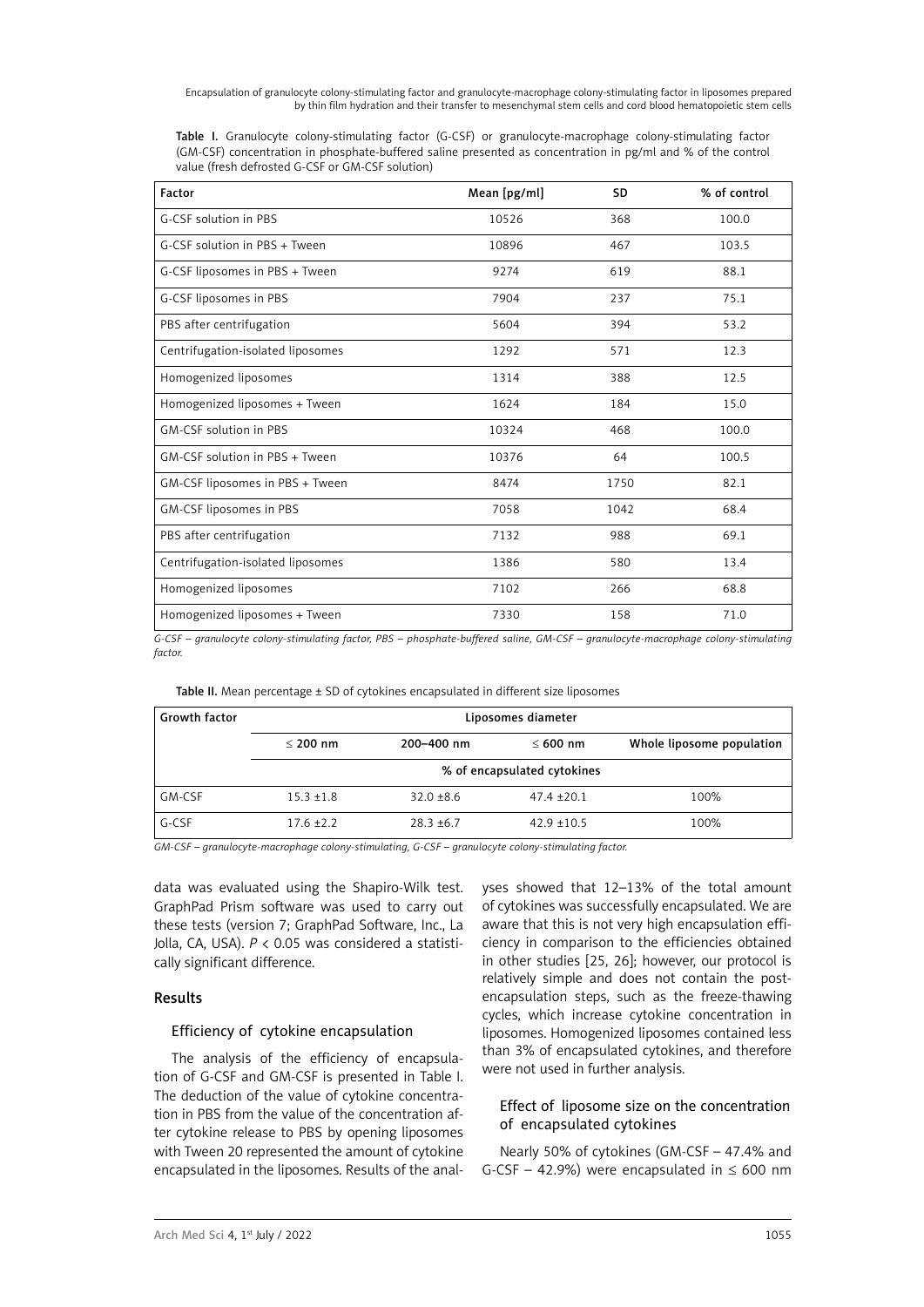liposomes, while only 32% of GM-CSF and 28.3% of G-CSF were encapsulated in 200–400 nm liposomes. The  $\leq$  200 nm liposomes contained less than 20% of total amounts of cytokines (G-CSF  $-$  17.6% and GM-CSF  $-$  15.3%). The analysis of the percentage of cytokines encapsulated in different size liposomes is summarized in Table II.

# Biological activity of cytokines (granulocyte colony-stimulating factor, granulocytemacrophage colony-stimulating factor) encapsulated in liposomes

## Effect of liposomes on umbilical cord stem cells growth

The addition of freshly prepared G-CSF or GM-CSF-loaded liposomes into the cultures of UCSC cells did not result in any change in cell morphology. We also did not observe any change in the proliferation and cell death in comparison to the control cells (Figure 1).

Effect of liposomes on cord blood hematopoietic stem cells growth

## *Methylcellulose medium without erythropoietin*

Cord blood hematopoietic stem cells cultured in methylcellulose medium without Epo and without growth factors (H4230, Stem Cell Technologies) differentiated only into granulocyte-macrophage cell colonies (GM-CFU). Co-culture of CBHSC cells with G-CSF-loaded liposomes or soluble G-CSF significantly increased the number of cells after 14 days of incubation in H4230 methylcellulose medium in comparison to the control conditions (cells without cytokine treatment) by 21% –  $p < 0.01$  or 23%, respectively  $p < 0.001$ ). Also, the soluble fraction of GM-CSF-loaded liposomes and pure GM-CSF increased the number of cells (126% and 166% respectively, *p* < 0.001). The increased number of colonies after treatment with GM-CSF-loaded liposomes was however lower than after treatment with soluble GM-CSF and the difference was statistically significant (*p* = 0.032). The empty liposomes strongly reduced cell proliferation in control conditions (30%, *p* < 0.001) (Figure 2 A).

## *Methylcellulose medium with erythropoietin*

Cord blood hematopoietic stem cells cultured in methylcellulose medium containing Epo without growth factors (H4330) differentiated into three types of colonies: mixed cells (Mix-CFU), erythroid cells (BFU-E), or granulocyte-macrophage cells (GM-CFU). Co-culture of CBHSC cells with cytokine-loaded liposomes significantly ( $p > 0.001$ ) increased the number of Mix-CFU and GM-CFU colonies after 14 days of incubation. The liposome loaded with cytokines did not affect the growth of BFU-E cells in comparison to the control (Figure 2 B).

#### Storage effect

Concentration of granulocyte colonystimulating factor or granulocytemacrophage colony-stimulating factor

Although it is known that storage below –70°C or lyophilization guarantees the unlimited lifetime of proteins [27], the typical storage conditions for the drugs and wound dressings are –20°C (freezer), +4°C (fridge) or +24°C (room temperature). Using the ELISA test, we analyzed the effect of different storage temperatures on the concentration of the active form of G-CSF and GM-CSF encapsulated in the liposomes, which were suspended in PBS with albumin. The measurements were performed at weekly intervals within 28 days of storage.

In the control condition (PBS with G-CSF) the storage at 24°C caused a fast decrease of concentration of G-CSF (at the 28<sup>th</sup> day only about 45% of cytokine was found by ELISA). At 4°C, 49% and at  $-20^{\circ}$ C – 75% of cytokine was found at the 28<sup>th</sup> day of the experiment. Encapsulation of GM-



Figure 1. Effect of A – granulocyte colony-stimulating factor (G-CSF) or B – granulocyte-macrophage colony-stimulating factor (GM-CSF) loaded liposomes on proliferation of umbilical cord stem cells cells as assessed by cell number, MTT, NR and SRB assays. Assays were performed in triplicate (*n* = 6). Results are shown as a mean percentage ± SD of control values. *P* – probability value, statistical significance *p* < 0.05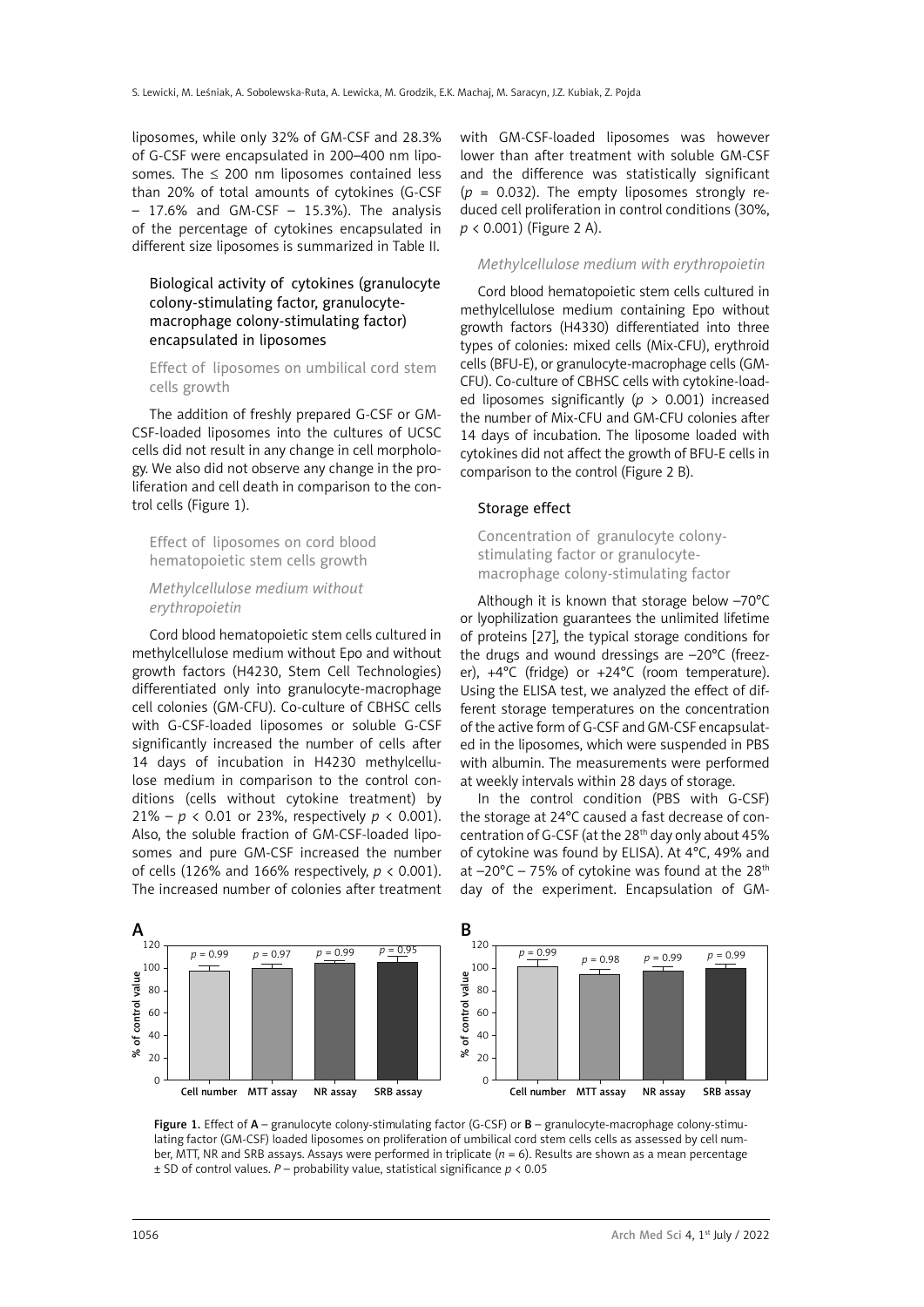

Figure 2. The effect of liposome-encapsulated granulocyte-macrophage colony-stimulating factor (GM-CSF) and granulocyte colony-stimulating factor (G-CSF) cytokines on hematopoietic stem cell (CBHSC) proliferation. Liposomes (at final concentration 5%) were added to the H4230 methylcellulose medium without Epo (Stem Cell Technologies) (A) or to the H4330 methylcellulose medium without growth factors supplemented with Epo (B). Results are presented as number of granulocyte/macrophages (GM) (A) or BFU-E, Mix-CFU and GM-CU colonies (B). Results are shown as a mean ± SEM. Assays were performed in triplicate (*n* = 6). \**p* < 0.05; \*\**p* < 0.01; \*\*\**p* < 0.001

CSF in liposomes resulted in a slower reduction of G-CSF during 4°C and 24°C storage (59% and 54% respectively). Interestingly, freezing at –20°C resulted in the preservation of approximately 90% of G-CSF at day 28, which was about 15% higher than in the control. A summary of these results is presented in Figure 3 A.

In contrast to the relatively low G-CSF stability, the GM-CSF was much more stable at all tested temperatures (Figure 3 B). At 24°C the concentration of cytokine was about 70%, at 4°C about 79% and at –20°C about 91% of fresh cytokine concentration. Liposome encapsulation of GM-CSF caused increased stability of GM-CSF concentration as compared to the fresh cytokine at the 28<sup>th</sup> day of the experiment.

## Cytotoxic effect on umbilical cord stem cells growth

The addition of G-CSF- or GM-CSF-loaded liposomes to the UCSC cells did not affect cell morphology, number or mortality (Figures 4 A, B). We did not observe any effect on UCSC proliferation when the soluble or liposome encapsulated G- or GM-CSF cytokines were used (data not shown).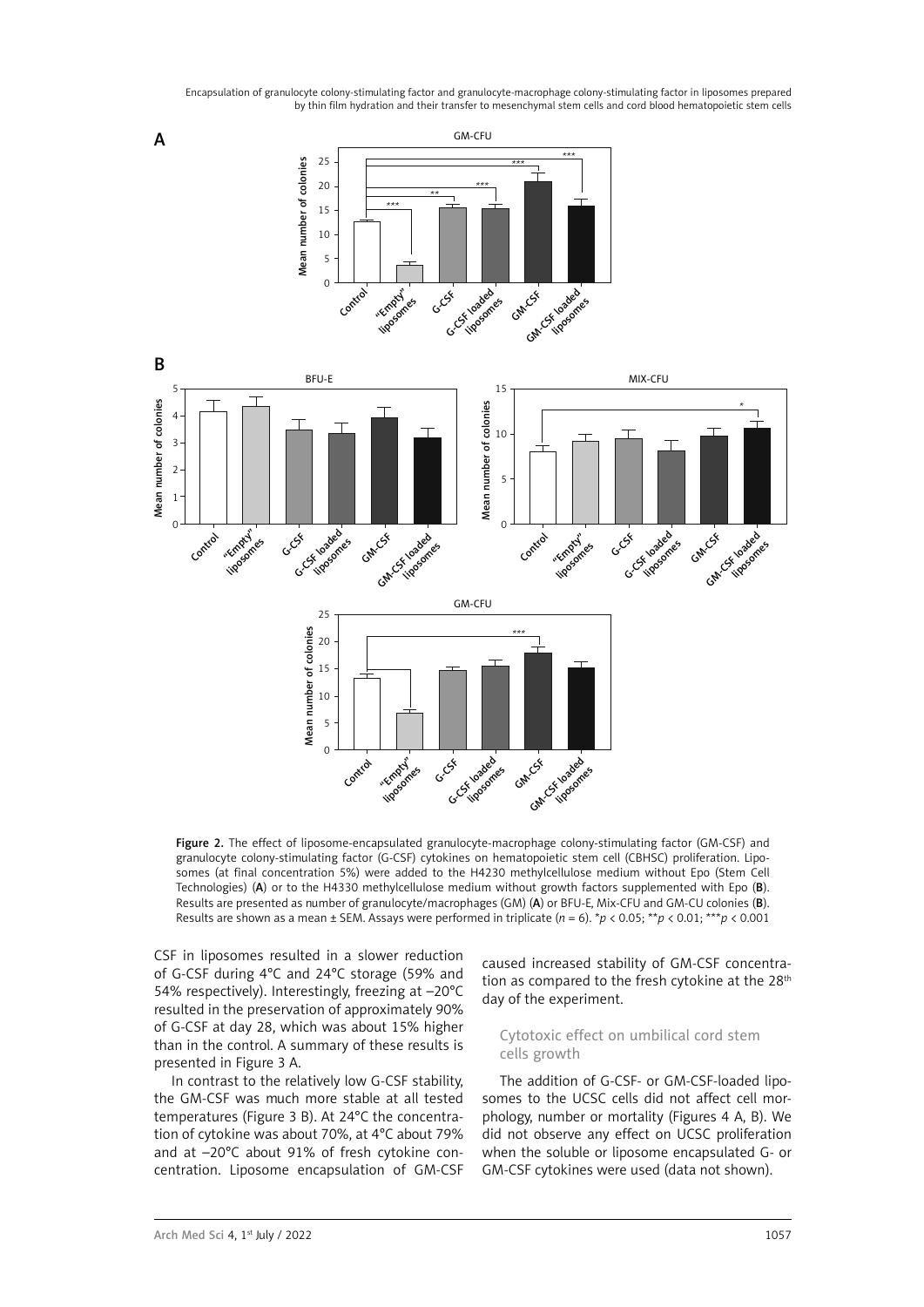

Control solution  $\rightarrow$  Liposomes (all)  $\rightarrow$  < 600 nm  $\rightarrow$  -200–400 nm  $\rightarrow$   $\rightarrow$  < 200 nm

Figure 3. The effect of temperature and time of storage on granulocyte colony-stimulating factor (G-CSF) (A) or granulocyte-macrophage colony-stimulating factor (GM-CSF) (B) loaded liposomes. The concentration of cytokines extracted from liposomes was analyzed by ELISA test. Cytokine concentration was tested at the beginning of the experiment, and subsequently at the 1<sup>st</sup>, 7<sup>th</sup>, 14<sup>th</sup>, and 28<sup>th</sup> day of storage. Comparison between control solution and cytokine-loaded liposomes. *P* – probability value, statistical significance *p* < 0.05

#### Discussion

Liposomes are a well-known method of cytokine delivery to the cells used in treatments of many infectious diseases [28]. Liposomes offer several advantages over conventional delivery systems, especially for the parenteral administration (i.e. intravenous and intraperitoneal injection) [29]. They are targeted to the specific cell types and the delayed release of cytokine from the liposomes results in sustained paracrine-like delivery of the cytokines. The most important role of liposomes, however, is to protect the cytokines or other encapsulated molecules from the biodegradation [29]*.* The encapsulation in liposomes results in different biodistribution, and improves the pharmacokinetics, biological activity *in vivo*, and the therapeutic efficiency in comparison to the non-encapsulated drugs [23]. The limitation of liposome methodology is a potential reduction of bioavailability of the drug, saturation of the immune competent cells with lipids, and potentially increased toxicity of some drugs due to their enhanced interactions with particular cells. The benefits and limitations of liposome drug carriers critically depend on the type of interactions of liposomes with cells and their fate in the body [30].

Anderson *et al*. [31] showed that the liposome composition is important and can be tailored to deliver bioactive cytokines such as IL-1 $\alpha$ , IL-2, IL-6,

IFN-γ or GM-CSF to their target locations. In order to address the limitations and therapeutic potential of encapsulated cytokines, the cytokine release rate, the time of residence at the injection site, the biodistribution and bioactivity have to be understood [1]. Here we have developed an efficient protocol for the liposome encapsulation of GM-CSF and G-CSF cytokines. The encapsulated cytokines are stable and active for a long period of time. The GM-CSF cytokine is clinically approved for the acceleration of myeloid recovery in patients with non-Hodgkin's lymphoma, acute lymphoblastic leukemia, and Hodgkin's disease undergoing autologous stem cell transplantation. GM-CSF is used for neutropenia associated with stem cell transplantation. The G-CSF cytokine is used for the treatment of neutropenia and for the mobilization of peripheral hematopoietic progenitor cells for stem cell transplantation [2].

The physicochemical parameters of liposomes, such as size, shape, and charge, affect bio-distribution, pharmacokinetics, and life span of encapsulated cytokines [32]. Kedar *et al*. [25] suggested that liposome-encapsulated GM-CSF and TNF- $\alpha$ might be more efficient immunomodulators than the soluble cytokines. Our protocol allows for encapsulation of 12–13% of fresh cytokines in the liposomes. In other studies, the encapsulation level of proteins was shown to be between 10% and 95% and depended on several factors such as the interaction between the protein and phos-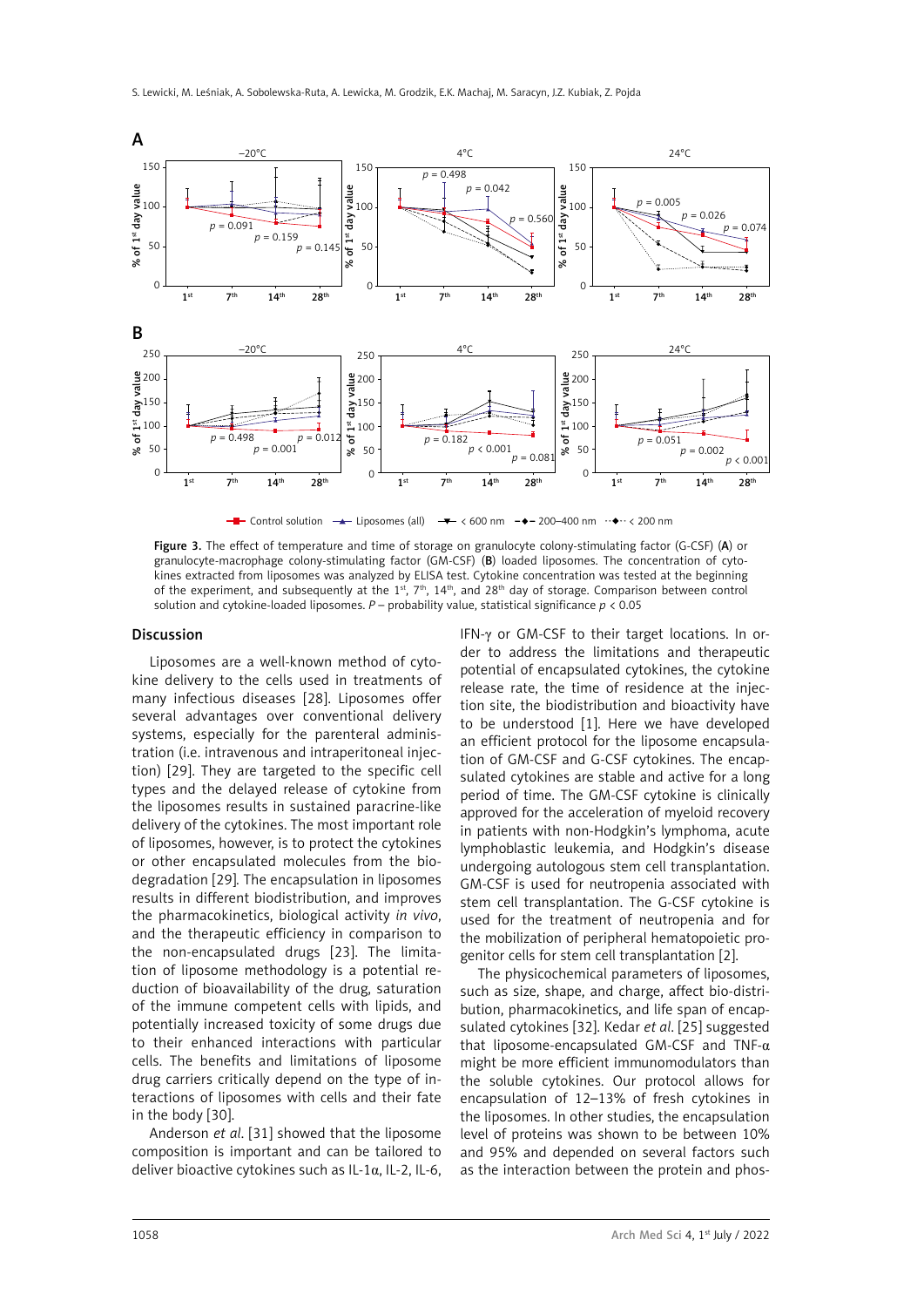

Figure 4. The effect of storage temperature of granulocyte colony-stimulating factor (G-CSF) (A) or granulocytemacrophage colony-stimulating factor (GM-CSF) (B) loaded liposomes on proliferation measured by cell count, MTT. NR and SRB assay. Liposomes were tested at the 1st,  $7<sup>th</sup>$ ,  $14<sup>th</sup>$ , and 28<sup>th</sup> days of storage in differ temperatures

pholipid bilayer, protein mass or electric charge of liposomes [33, 34]. Although 12-13% is not very high encapsulation efficiency, we obtained liposomes which are nontoxic to the cells and contain biologically active cytokines, efficiently taken up by the cells, which was confirmed by CBHSC assay. The encapsulation efficiency can be easily increased for example by using several freeze-thawing cycles [35]. The positive effect of freeze-thawing may explain a slight increase of GM-CSF concentration, which we observed in the liposomes stored at –20°C. We showed that over 50% of encapsulated cytokines is entrapped in ≤ 600 nm liposomes. A similar result, about 50–60% of encapsulation efficiency for G-CSF ≤ 600 nm liposomes, was obtained by Kiafar *et al.* [26] for DDPC/cholesterol liposomes prepared by thin layer film hydration.

The major limitation of the liposome delivery system is the instability of the load. For this reason, we examined the effect of storage conditions on the concentration of liposome-encapsulated cytokines. We observed that storage at 24°C caused a fast decrease of G-CSF concentration in the liposomes, and freeze-storage at –20°C resulted in the preservation of 90% of G-CSF concentration for 28 days. It has been shown that the reduced temperature storage from 20°C to 4°C not only improves the stability of liposomes [36] but also prolongs the viability of biologically active compounds [37]. In contrast to the relatively low G-CSF stability, the GM-CSF was fully stable for

28 days when stored at all temperatures tested. Biological activity of G-CSF/GM-CSF encapsulated in the liposomes was tested on UCSC and CBHSC cells. We did not observe any change in the morphology or cell number in the samples treated with cytokines-loaded liposomes (G-CSF or GM-CSF) for the period of at least 1 month, after –20, +4 and 24°C storage.

The most important question of the study was whether the cytokines encapsulated in liposomes remain biologically active and are able to stimulate specific processes in cells after being released from the liposomes. To test this we used umbilical cord hematopoietic stem cells (CBHSC), which are known to respond to G-CSF or GM-CSF supplementation by increasing the number of colonies in the methylcellulose culture. The co-culture of CBHSC cells with G-CSF or GM-CSF-loaded liposomes significantly increased the number of cells after 14 days of incubation in H4230 methylcellulose medium in comparison to the control conditions  $(21\% - p < 0.01$  for G-CSF-loaded liposomes and 26% *p* < 0.001 for GM-CSF loaded liposomes). A similar result (increased number of colonies) was obtained for fresh cytokines: 23%, *p* < 0.001 and 66%,  $p \lt 0.001$  respectively for G-CSF and GM-CSF. Significant differences in the number of GM-CFU colonies (about 30%, *p* = 0.032) between the soluble cytokine- and liposome-loaded GM-CSF samples may be the result of increased affinity of the cytokine to the liposome structure. This may also in part explain the higher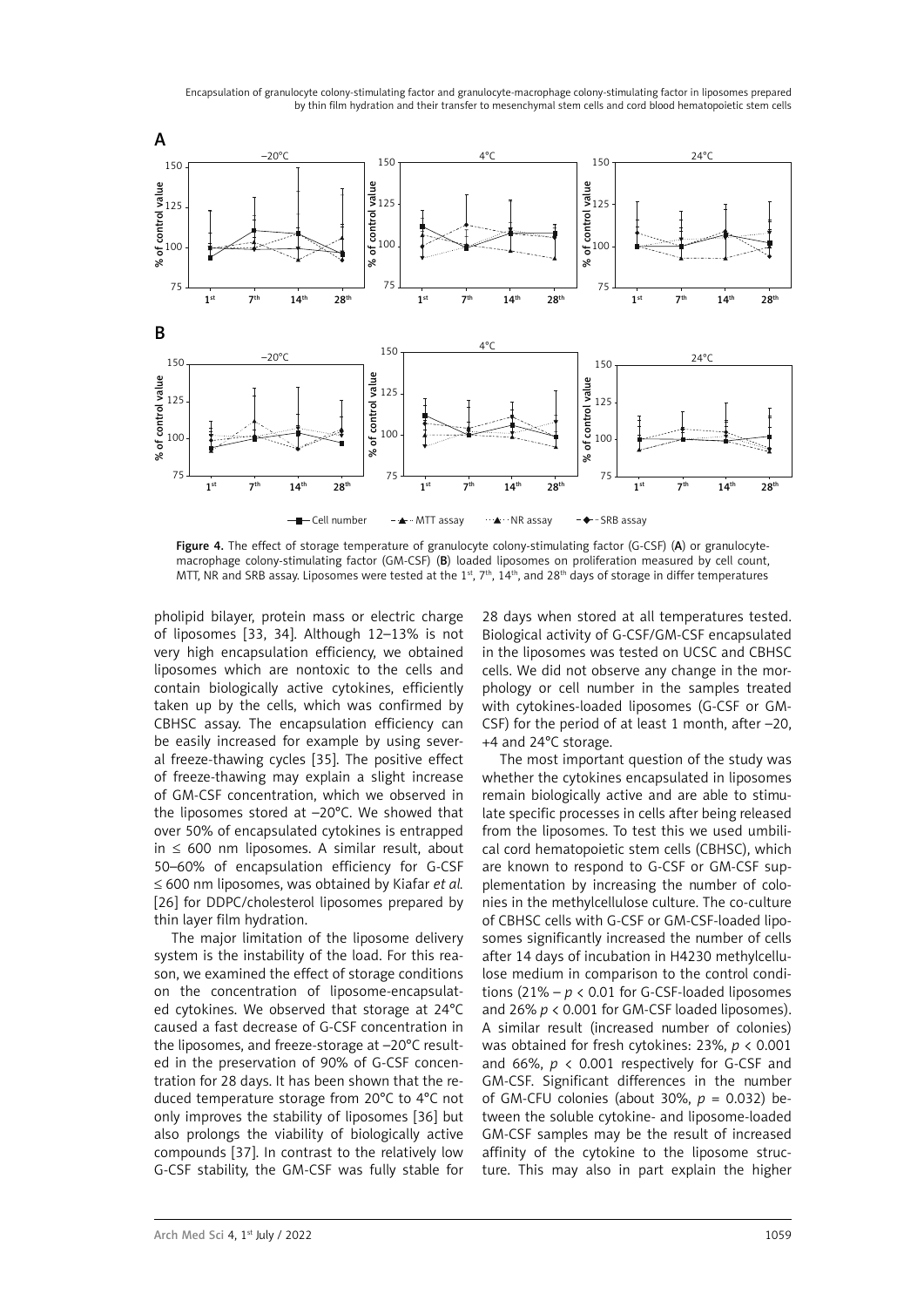level of the GM-CSF found in the liposomes after the  $14<sup>th</sup>$  and  $28<sup>th</sup>$  day of storage. Interestingly, the empty liposomes strongly reduced cell colony number, about 70% ( $p < 0.001$ ) in comparison to the control (Figure 2 A). The results concerning empty liposomes agree with our previous study, in which addition of liposomes to methylcellulose medium limited in growth factors (H4230) caused a significant reduction of the number of GM-CFU colonies [11]. In contrast, the addition of empty liposomes to methylcellulose medium supplemented with growth factors did not affect GM-CFU colonies. In this study, we also observed this relationship. Empty liposomes caused a reduction of GM-CFU also in other methylcellulose medium used in the study (H4330 methylcellulose medium –limited in growth factors, but with the addition of erythropoietin). However, the addition of cytokines to liposomes eliminated the adverse effects of empty liposomes. The number of colonies in liposome-loaded cytokines was almost similar to that observed after fresh cytokine addition. We did not observe effects of the liposome-loaded cytokines on the number of BFU-E and Mix-CFU colonies.

Taking the evidence together, both cytokines studied here (G-CSF and GM-CSF) encapsulated in liposomes were biologically active and did not cause side effects in the stem cells after prolonged storage. This indicated that we developed an efficient method for cytokine encapsulation. However, before this technology can be applied therapeutically the efficiency of cytokines encapsulation has to be improved.

In conclusion, the presented method allows efficient encapsulation of G-CSF and GM-CSF in liposomes. In all tested temperatures of storage, the cytokines (especially GM-CSF) were more stable when encapsulated in liposomes than in the control solution. The cytokines were released from liposomes and caused a biological effect in the CBHSC culture. These results are very promising for the future use of G-CSF and GM-CSF loaded liposomes in preclinical trials.

#### Acknowledgments

The study was supported by the USA Defense Advanced Research Project Agency project no. N10PC20038 and Polish Ministry of National Defense project "Kościuszko" no: 571/2016/DA.

#### Conflict of interest

The authors declare no conflict of interest.

#### References

1. Christian DA, Hunter CA. Particle-mediated delivery of cytokines for immunotherapy. Immunotherapy 2012; 4: 425-41.

- 2. Mehta HM, Malandra M, Corey SJ. G-CSF and GM-CSF in neutropenia. J Immunol 2015; 195: 1341-9.
- 3. Martins A, Han J, Kim SO. The multifaceted effects of granulocyte colony-stimulating factor in immunomodulation and potential roles in intestinal immune homeostasis. IUBMB Life 2010; 62: 611-7.
- 4. Zhao J, Chen L, Shu B, et al. Granulocyte/macrophage colony-stimulating factor influences angiogenesis by regulating the coordinated expression of VEGF and the Ang/Tie system. PLoS One 2014; 9: e92691.
- 5. Natori T, Sata M, Washida M, Hirata Y, Nagai R, Makuuchi M. G-CSF stimulates angiogenesis and promotes tumor growth: potential contribution of bone marrowderived endothelial progenitor cells. Biochem Biophys Res Commun 2002; 297: 1058-61.
- 6. Mueller MM, Fusenig NE. Constitutive expression of G-CSF and GM-CSF in human skin carcinoma cells with functional consequence for tumor progression. Int J Cancer 1999; 83: 780-9.
- 7. Carr MJ, Li Y, Rezakhanlou AM, Ghahary A. Keratinocyte-releasable factors stimulate the expression of granulocyte colony-stimulating factor in human dermal fibroblasts. J Cell Biochem 2017; 118: 308-17.
- 8. Lim JY, Choi BH, Lee S, Jang YH, Choi JS, Kim YM. Regulation of wound healing by granulocyte-macrophage colony-stimulating factor after vocal fold injury. PLoS One 2013; 8: e54256.
- 9. O'Malley DP, Hsi ED, Smith L, Fedoriw Y. 3-non-neoplastic morphologic abnormalities of white blood cells and macrophages. Hematopathology (Third Edition). A Volume in the Series: Foundations in Diagnostic Pathology Foundations in Diagnostic Pathology 2018; 106-117.e2.
- 10. Battiwalla M, McCarthy PL. Filgrastim support in allogeneic HSCT for myeloid malignancies: a review of the role of G-CSF and the implications for current practice. Bone Marrow Transplant 2009; 43: 351-6.
- 11. Bottoni U, Trapasso F. The role of G-CSF in the treatment of advanced tumors. Cancer Biol Ther 2009; 8: 1744-6.
- 12. Dieckgraefe BK, Korzenik JR. Treatment of active Crohn's disease with recombinant human granulocyte-macrophage colony-stimulating factor. Lancet 2002; 360: 1478-80.
- 13. Stern AC, Jones TC. The side-effect profile of GM-CSF. Infection 1992; 20 Suppl 2: S124-7.
- 14. Jämbeck JP, Eriksson ES, Laaksonen A, Lyubartsev AP, Eriksson LA. Molecular dynamics studies of liposomes as carriers for photosensitizing drugs: development, validation, and simulations with a coarse-grained model. J Chem Theory Comput 2014; 10: 5-13.
- 15. Luo LH, Zheng PJ, Nie H, et al. Pharmacokinetics and tissue distribution of docetaxel liposome mediated by a novel galactosylated cholesterol derivatives synthesized by lipase-catalyzed esterification in non-aqueous phase. Drug Deliv 2016; 23: 1282-90.
- 16. Ullah I, Subbarao RB, Rho GJ. Human mesenchymal stem cells – current trends and future prospective. Biosci Rep 2015; 35: pii: e00191.
- 17. Maleki M, Ghanbarvand F, Reza Behvarz M, Ejtemaei M, Ghadirkhomi E. Comparison of mesenchymal stem cell markers in multiple human adult stem cells. Int J Stem Cells 2014; 7: 118-26.
- 18. Ng AP, Alexander WS. Haematopoietic stem cells: past, present and future. Cell Death Discov 2017; 3: 17002.
- 19. Hordyjewska A, Popiołek Ł, Horecka A. Characteristics of hematopoietic stem cells of umbilical cord blood. Cytotechnology 2015; 67: 387-96.
- 20. Lewicki S, Leśniak M, Machaj E, et al. Physical properties and biological interactions of liposomes developed